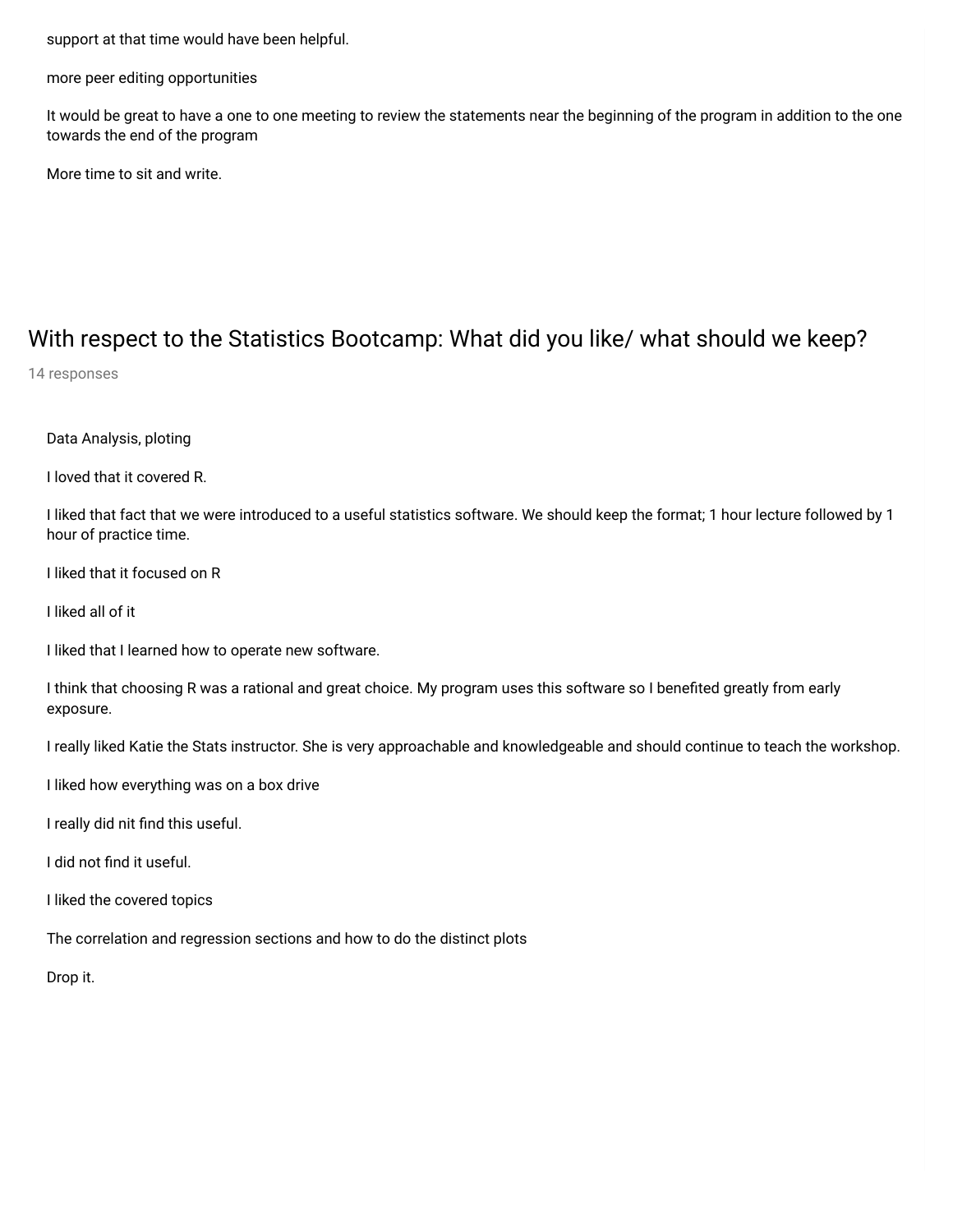## With respect to the Statistics Bootcamp: What was not worthwhile/ what should we drop?

14 responses



## With respect to the Statistics Bootcamp: What could be changed or added to improve the bootcamp?

15 responses

Have both Python and R to cover both STEM and SSHA

Adding multiple language more relvant to the different fields. The Physics guys arent using R. offer python, and stata and mat lab so that there are pertitnent courses for every major. also there should be an end of summer project to incentiveize comprehension and internalization of skills.

The statistics program definitely needs more structure as well. We did very little in terms of actual programming often times I would just run the script that our TA gave us and thats it. I had very little understanding of what the commands for R were, less even how to use them for my own data.

Keep the format of the bootcamp but ask for student's feedback early in the summer about which program they want to learn.

Not everyone uses statistics so it was weird to be in a class with people who absolutely did not care

would of liked more theory before working with R.

I would not suggest changing anything.

For me, having exposure to R was great because my program uses this. However, I do understand why many students did not want to attend because their program uses other software like SPSS, Stata, or Python. I don't know how feasible it would be to purchase licenses for students for these programs. I think that attendance, then, should not be made mandatory for the